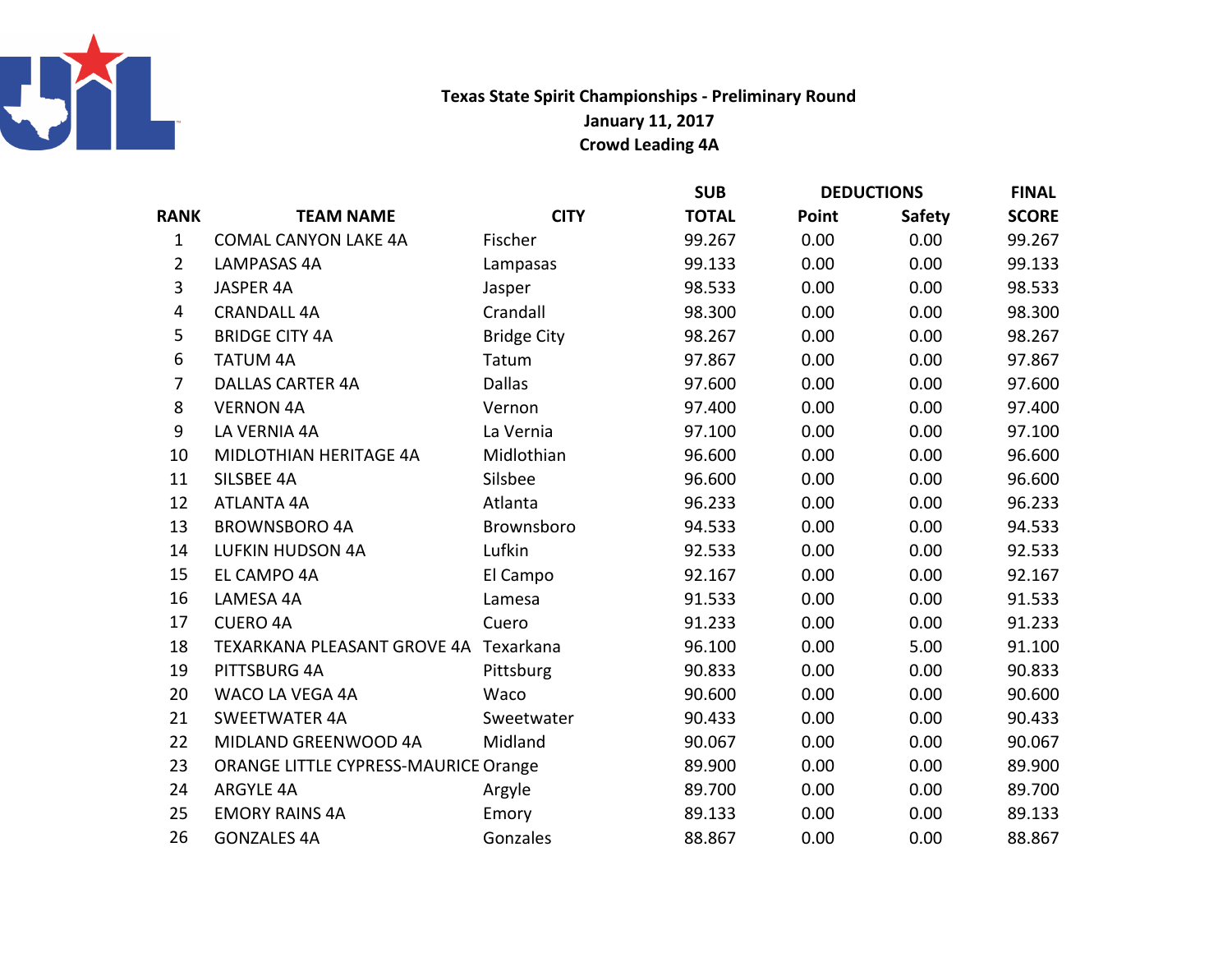

## Texas State Spirit Championships - Preliminary RoundJanuary 11, 2017Crowd Leading 4A

|             |                            |                   | <b>SUB</b>   | <b>DEDUCTIONS</b> |               | <b>FINAL</b> |
|-------------|----------------------------|-------------------|--------------|-------------------|---------------|--------------|
| <b>RANK</b> | <b>TEAM NAME</b>           | <b>CITY</b>       | <b>TOTAL</b> | Point             | <b>Safety</b> | <b>SCORE</b> |
| 27          | <b>BURNET 4A</b>           | <b>Burnet</b>     | 88.367       | 0.00              | 0.00          | 88.367       |
| 28          | <b>HUFFMAN HARGRAVE 4A</b> | Huffman           | 87.600       | 0.00              | 0.00          | 87.600       |
| 29          | <b>CHINA SPRING 4A</b>     | China Spring      | 87.467       | 0.00              | 0.00          | 87.467       |
| 30          | RIVER OAKS CASTLEBERRY 4A  | Fort Worth        | 87.100       | 0.00              | 0.00          | 87.100       |
| 31          | <b>LIBERTY HILL 4A</b>     | Liberty Hill      | 86.900       | 0.00              | 0.00          | 86.900       |
| 32          | <b>SANGER 4A</b>           | Sanger            | 86.100       | 0.00              | 0.00          | 86.100       |
| 33          | <b>TAYLOR 4A</b>           | Taylor            | 86.000       | 0.00              | 0.00          | 86.000       |
| 34          | <b>BONHAM 4A</b>           | Bonham            | 85.900       | 0.00              | 0.00          | 85.900       |
| 35          | <b>SINTON 4A</b>           | Sinton            | 85.600       | 0.00              | 0.00          | 85.600       |
| 36          | <b>STAFFORD 4A</b>         | Stafford          | 85.400       | 0.00              | 0.00          | 85.400       |
| 37          | <b>ANDREWS 4A</b>          | Andrews           | 83.900       | 0.00              | 0.00          | 83.900       |
| 38          | MELISSA 4A                 | Melissa           | 82.833       | 0.00              | 0.00          | 82.833       |
| 39          | <b>KENNEDALE 4A</b>        | Kennedale         | 82.700       | 0.00              | 0.00          | 82.700       |
| 40          | <b>CARTHAGE 4A</b>         | Carthage          | 82.007       | 0.00              | 0.00          | 82.007       |
| 41          | <b>SPRINGTOWN 4A</b>       | Springtown        | 80.333       | 0.00              | 0.00          | 80.333       |
| 42          | <b>GLADEWATER 4A</b>       | Gladewater        | 80.167       | 0.00              | 0.00          | 80.167       |
| 43          | <b>SEMINOLE 4A</b>         | Seminole          | 80.067       | 0.00              | 0.00          | 80.067       |
| 44          | <b>FERRIS 4A</b>           | Ferris            | 79.867       | 0.00              | 0.00          | 79.867       |
| 45          | FT WORTH BENBROOK 4A       | Benbrook          | 79.833       | 0.00              | 0.00          | 79.833       |
| 46          | <b>BROWNFIELD 4A</b>       | <b>Brownfield</b> | 78.467       | 0.00              | 0.00          | 78.467       |
| 47          | <b>DECATUR 4A</b>          | Decatur           | 83.267       | 0.00              | 5.00          | 78.267       |
| 48          | <b>ROCKPORT-FULTON 4A</b>  | Rockport          | 78.200       | 0.00              | 0.00          | 78.200       |
| 49          | <b>GLEN ROSE 4A</b>        | Glen Rose         | 78.033       | 0.00              | 0.00          | 78.033       |
| 50          | <b>KAUFMAN 4A</b>          | Kaufman           | 76.833       | 0.00              | 0.00          | 76.833       |
| 51          | KINGSVILLE KING 4A         | Kingsville        | 75.900       | 0.00              | 0.00          | 75.900       |
| 52          | <b>HUNTINGTON 4A</b>       | Huntington        | 75.667       | 0.00              | 0.00          | 75.667       |